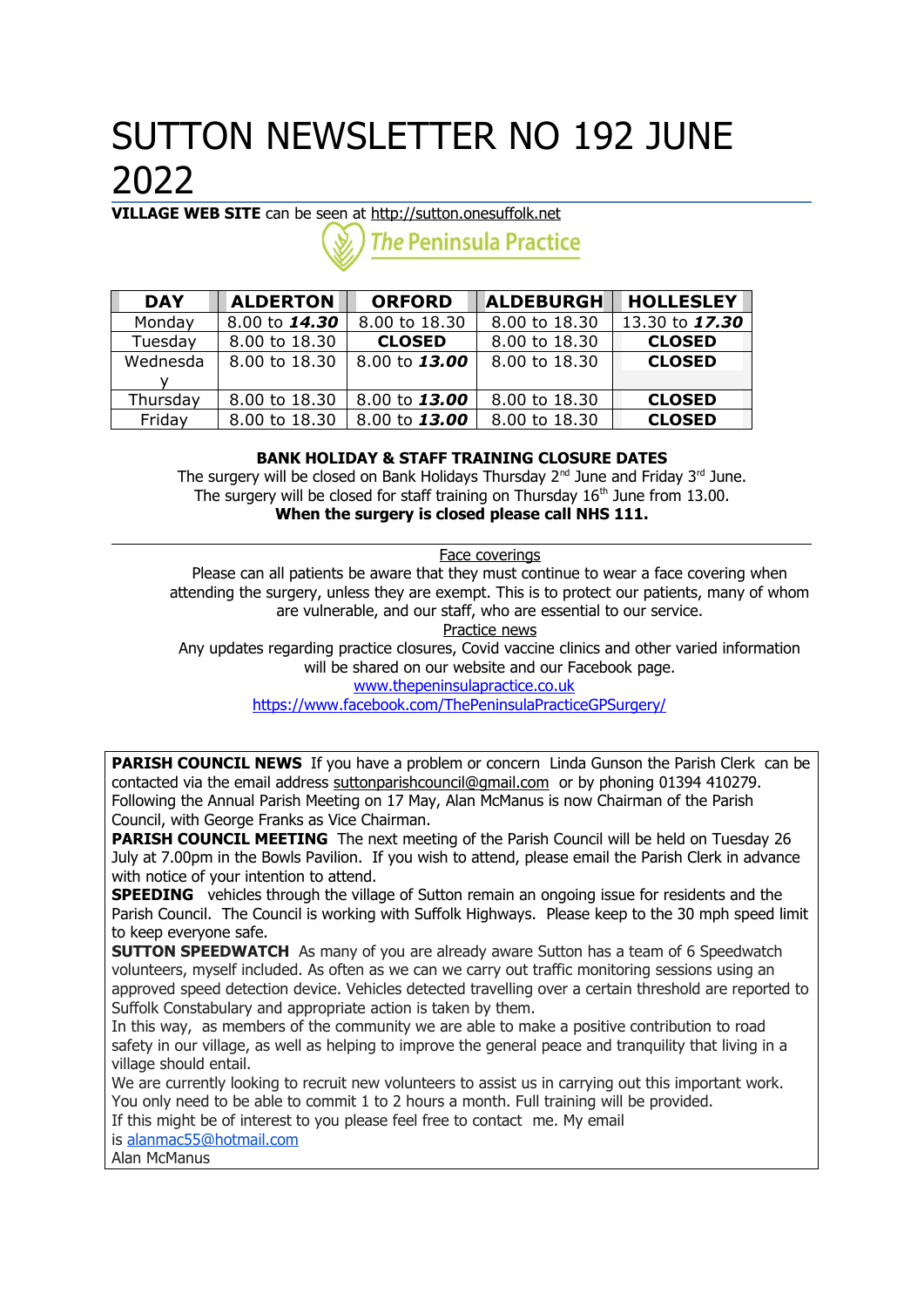**BOTTLE BANKS** in the last few days the bottle banks have been filled to overflowing way past their capacity with bottles and jars being left on the concrete apron. Can we respectfully ask that if you bring lots of bottles and fill the banks to the full capacity that you kindly phone Norse directly on 01394 444000 and arrange an emptying or phone one of the Parish Councillors and ask them to organise an emptying, thus avoiding the build up of bottles and glass on the apron. The recycling banks are situated adjacent to the Picnic and Play area and we ask that you do not leave bags, boxes of bottles jars on the concrete apron as broken glass/spillage could cause a problem. Thank you.

**POWER CUTS** to receive notification of power cuts to your mobile phone visit

<https://www.ukpowernetworks.co.uk/power-cut/text-updates?noAddressFound=true> **PLANNING APPLICATION** If you have any comments to make on the following please contact the Planning Officer at East Suffolk Council:

Planning Application DC/22/1927/FUL – Nut Tree Farm, Wood Hall Drive, Sutton

The following details have been updated [Construction of detached three-bay cartlodge \(in lieu of](https://publicaccess.eastsuffolk.gov.uk/online-applications/centralDistribution.do?caseType=Application&keyVal=RBO6SIQXKYF00)  [cartlodge previously approved under DC/19/4438/FUL\). - Nut Tree Farm Wood Hall Drive Sutton](https://publicaccess.eastsuffolk.gov.uk/online-applications/centralDistribution.do?caseType=Application&keyVal=RBO6SIQXKYF00)  [Woodbridge Suffolk IP12 3EQ](https://publicaccess.eastsuffolk.gov.uk/online-applications/centralDistribution.do?caseType=Application&keyVal=RBO6SIQXKYF00)

[Erection of new stables within existing paddock land - Nut Tree Farm Wood Hall Drive Sutton](https://publicaccess.eastsuffolk.gov.uk/online-applications/centralDistribution.do?caseType=Application&keyVal=RBO6SVQXKYH00)  [Woodbridge Suffolk IP12 3EQ](https://publicaccess.eastsuffolk.gov.uk/online-applications/centralDistribution.do?caseType=Application&keyVal=RBO6SVQXKYH00)

Ref. No: DC/22/1928/FUL | Received date: Tue 10 May 2022 | Status: Pending Consideration | Case Type: Planning Application

[Non Material Amendment of DC/21/2003/FUL - Construction of single storey extension. Use of the](https://publicaccess.eastsuffolk.gov.uk/online-applications/centralDistribution.do?caseType=Application&keyVal=R9O4EUQXK3900)  [room above a garage as ancillary residential accommodation - Sections of Horizontal timber cladding](https://publicaccess.eastsuffolk.gov.uk/online-applications/centralDistribution.do?caseType=Application&keyVal=R9O4EUQXK3900)  are being changed to Vertical timber cladding. New lower terrace and steps added. Two Zinc clad posts on the Evening Terrace changed for Oak posts. Material of eaves and barge board amended from Stained timber to dark grey composite board, to match existing. One window (WG44, on North [east elevation\) enlarged. - Dairy Cottage Sutton Hoo Sutton Suffolk IP12 3DJ](https://publicaccess.eastsuffolk.gov.uk/online-applications/centralDistribution.do?caseType=Application&keyVal=R9O4EUQXK3900)

[Installation of a new sewage treatment plant. - Sutton Hall Sutton Street Sutton Woodbridge Suffolk](https://publicaccess.eastsuffolk.gov.uk/online-applications/centralDistribution.do?caseType=Application&keyVal=RBCZZMQXKSX00)  [IP12 3EQ](https://publicaccess.eastsuffolk.gov.uk/online-applications/centralDistribution.do?caseType=Application&keyVal=RBCZZMQXKSX00)

Ref. No: DC/22/1831/FUL | Received date: Wed 04 May 2022 | Status: Pending Consideration | Case Type: Planning Application

**MEMORIAL HALL NEWS 100 CLUB** the winners for the May draw were: 1<sup>st</sup> £30 Ball 15 George Franks, 2<sup>nd</sup> £20 Ball 8 Tony Cherry, 3<sup>rd</sup> £10 Ball 21 Freda Backhouse, 4<sup>th</sup> £5 Ball 7 Roger Menear Well done all, thank you to all that entered the draw this month. This draw brings in a regular income for the play equipment fund and more numbers available should anyone else wish to join in! Anyone can join at any time, for more details please contact David on 01394 410279.

**VILLAGE BREAKFAST** the date for the next Village Breakfast is Saturday 6 August, all places have to be booked by phoning Sue on 01394 411793. The dates for 2022 are: 6 August. 1 October and 3 December. Please note the price of the Breakfasts will increase on Saturday 28 May to £6.50 for a normal breakfast, £7.50 for a large breakfast and £3 for a child's portion (under 14s). We apologise but this is due to the increase in food and electricity costs.

**KNIT AND NATTER** the next Knit and Natter will be held in the Memorial Hall on Friday 1 July from 2-4pm due to the Bank Holiday period in early June there will be no Knit and Natter in June There will be a nominal charge of  $£1$  per person to cover hire of hall and refreshments. Some of the ladies who attend are knitting squares to be joined together to make blankets for end of life patients at Ipswich Hospital. Blankets are required for both adults and children. If you are not a knitter you can still come along for a natter! If you have a flair for any type of craft do come along and join us and share your craft with us.

**COFFEE AND CHAT will** be held in the Memorial Hall on Thursday 9 June from 10am. **QUIZ DATES** Friday 17 June, Friday 14 October and Friday 9 December. For further information please contact Jacki on 01394 411530.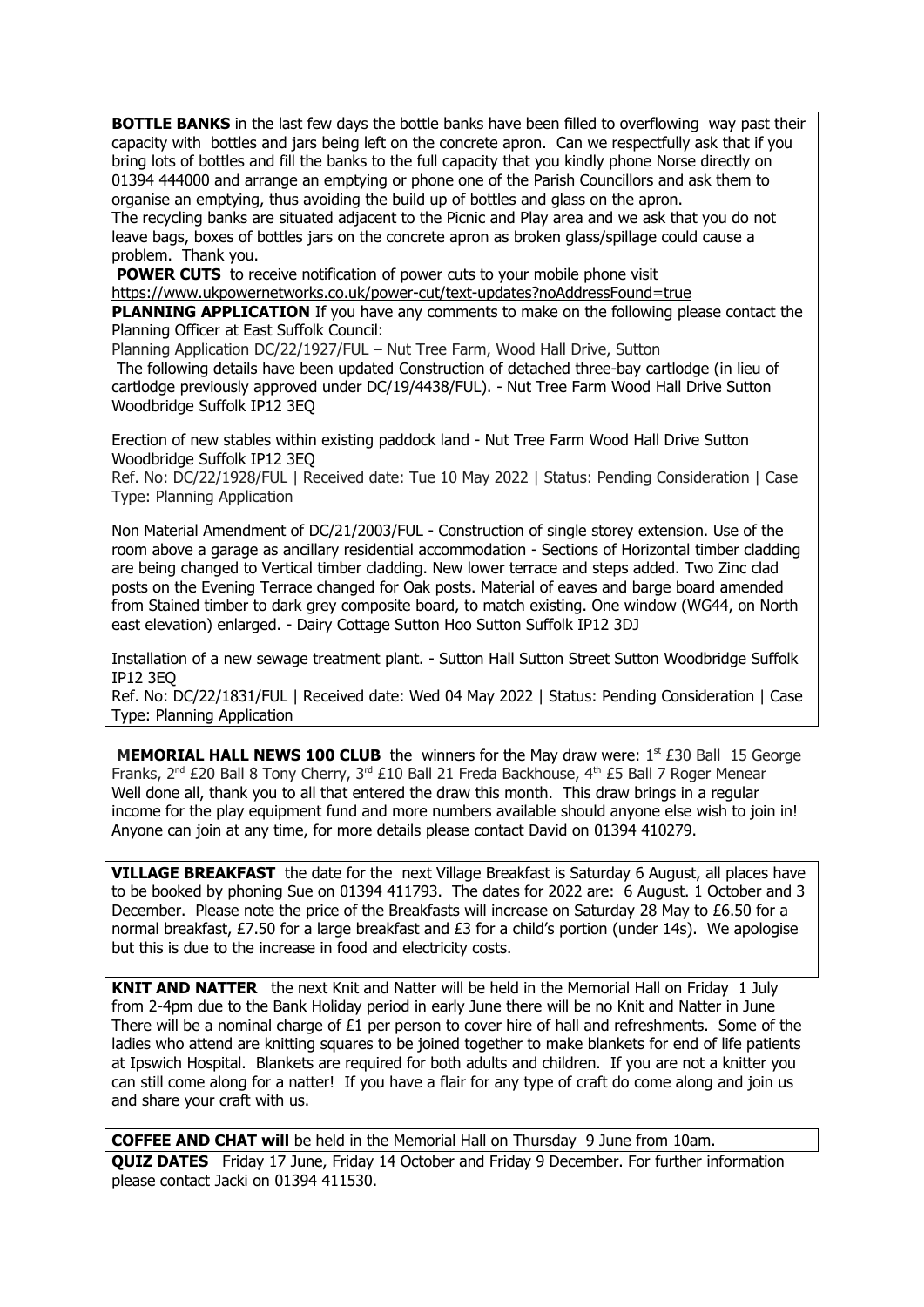**QUEEN`S PLATINUM JUBILEE CELEBRATIONS** on Friday 3 June. This event has now completely sold out, so apologies for any disappointment this causes.

#### **Can we remind anyone attending to please bring along your own drinks and glasses, garden chairs/blankets and a picnic table if you wish to sit at a table.**

There will be a painting competition for the children with three age groups – nursery aged children, primary school aged children and high school children. The competition is open to all children in Sutton not just those attending the event. A prize will be awarded to the winner of each age group and the paintings are to be of the Queen, a Palace or a Castle. All entries should be left at Redlands, Old Post Office Lane or 2 Chequer Villas, Sutton by no later than Tuesday 31 May.

We would also ask that residents decorate their houses or gardens or perhaps even make a scarecrow to sit/stand in your garden. All decorations to be Platinum Jubilee related. **PREPARATIONS** The Memorial Hall and Sutton Parish Council would be grateful for help to erect 3 marquees for the Platinum Jubilee Celebrations. If you are able to assist we will be meeting at 4pm on Wednesday the 1<sup>st</sup> June at the recreation Ground.

**LADIES CLUB** our next meeting will be on Wednesday 8 June at 7.30pm in the Memorial Hall. We have lots of forthcoming events/outings and need to get together to finalise the details of these over a slice of cake and tea/coffee. For more details and any queries please contact Jacki on 01394 411530.

**OUTREACH POST OFFICE VAN** visits the Memorial Hall car park on a Thursday morning from approx 10.00-10.45 all the usual post office facilities are available. **Please note the Post Office will not visit on the Bank Holiday Thursday 2 June.**

**MOBILE LIBRARY** visits Sutton on a Tuesday once a month at the lay-by by the Baptist Woodbridge Road, at 1535-1545. The dates for 2022**: 21 June**, 19 July, 16 August, 13 September, 11 October, 8 November, 6 December

**WET FISH MAN** Billy has had to give up his wet fish round due to his poor health. He is very much missed.

#### **CHURCH NEWS Vicars Voice for June**

Pentecost, or more as it if often better known, Whitsun, could be considered the Cinderella of Christian churches. In recent years, people rarely make much of this festival. Yet Pentecost is perhaps one of the most exciting of the church festivals, because it marks the moment when the church was born! Pentecost is celebrated as the Church's birthday, the day that God sent the Holy Spirit to inspire and empower ordinary Christians to do extraordinary things for Him.

The Holy Spirit is given freely to all of us as a free gift from God. Jesus promised his disciples that we would receive this gift so that we might know his presence with us as we live out our faith on a daily basis.

"And will ask the Father, and he will give you another comforter to help you and be with you forever — the Spirit of truth. The world cannot accept him, because it neither sees him nor knows him. But you know him, for he lives with you and will be in you…"

- John 14:15-16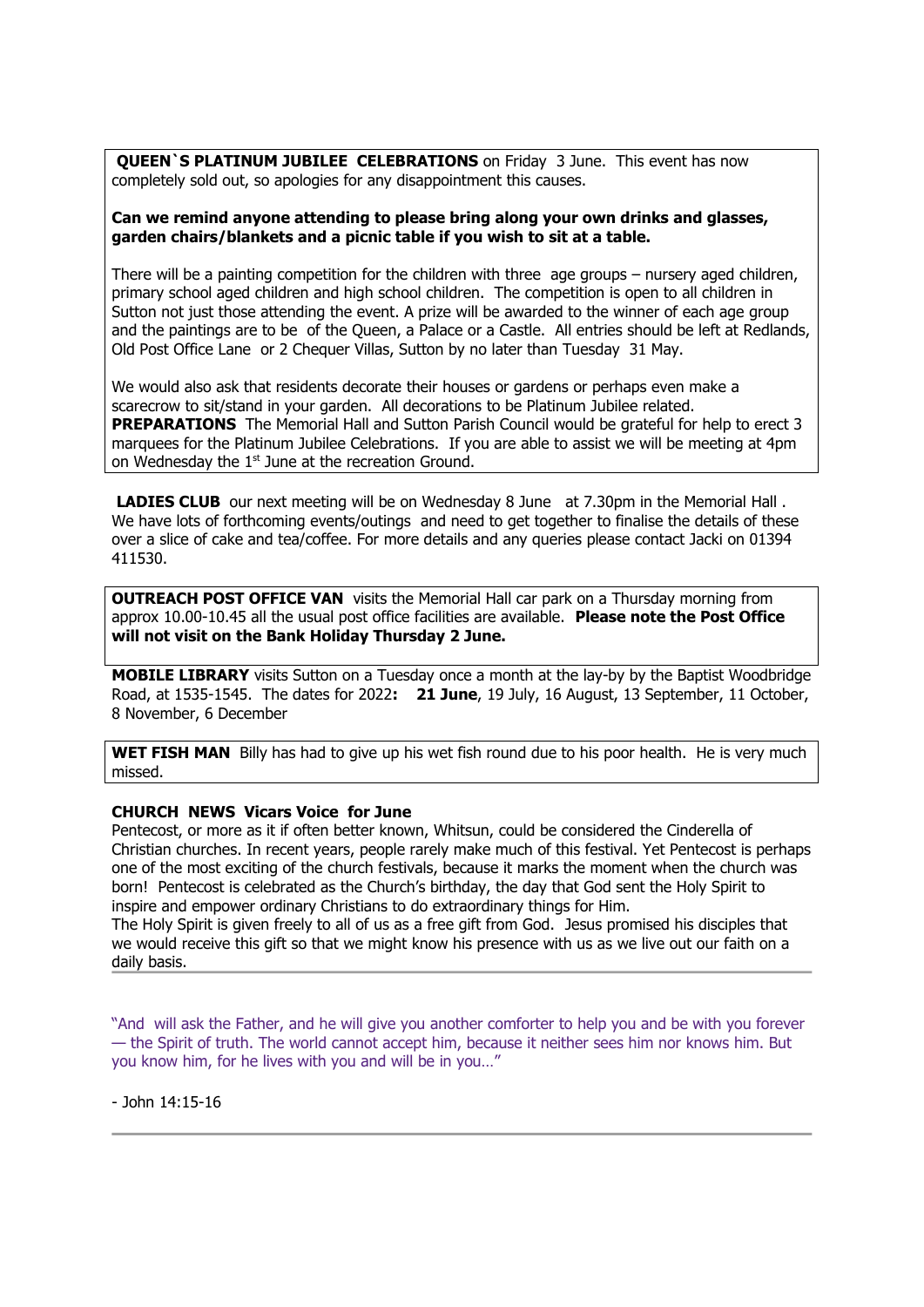The problem is when most of us think of comfort we think of the luxuries of life, like being wrapped up in a warm blanket or duvet when it's cold, fine dining and fine wine, an exotic holiday away from the strains and stresses of everyday.

We also think of comfort as something that consoles us when we are upset or in need. Whilst all these things are true, the word used in the New Testament has a completely different meaning to those we might expect. The word comfort is the same word that we find in relation to strengthening or stirring into action. The Bayeux Tapestry has a wonderful panel of Bishop Odo, forcing his men into battle, with the words which when translated means: "Here, Bishop Odo, comforts his troops."

The Holy Spirit also empowers us to be the people God created and knows us to be, it fills us with God's wisdom and power for the tasks which he has called us to. On the day of Pentecost it is the Holy Spirit that takes the group of timid and bewildered disciples and equips them to declare the gospel message. Jesus before his Ascension had promised them that they would receive the Holy Spirit to equip them as His witnesses throughout the world.

"But you will receive power when the Holy Spirit comes on you; and you will be my witnesses in Jerusalem, and in all Judea and Samaria, and to the ends of the earth." - Acts 1:8

This power that comes with the Holy Spirit is there for us just as it was to the first disciples. It is power to live our lives as God intended, power to encourage us and to strengthen us for acts of service.

As we celebrate 70 years of service from Our Sovereign Lady, Queen Elizabeth this month, one thing she has repeatedly said on many occasions, is how her faith has strengthened and encouraged her through all the changing scenes of he reign.

So as Pentecost approaches perhaps we need to think better of this often overlooked Christian Festival and celebrate the birthday of the church with a bit more style and flair! Maybe with a party, with balloons and cake too.

May the Spirit, who set the Church on fire upon the Day of Pentecost, bring the world alive with the love of the risen Christ.

With love and blessings, Rev Mandy Xx

### **Rev Mandy is recovering from an accident, we all wish her well. For any enquiries please contact Rev Giles on 01394 450610**

| <b>SERVICES IN JUNE</b> |       |                         |               |  |  |
|-------------------------|-------|-------------------------|---------------|--|--|
| 5 June                  | 9.30  | Morning Praise          | Sutton Heath  |  |  |
|                         | 11.00 | Morning Praise          | Shottisham    |  |  |
| 12 June                 | 11.00 | <b>Morning Praise</b>   | <b>Sutton</b> |  |  |
|                         | 6.00  | Evensong                | Shottisham    |  |  |
| 19 June                 | 11.00 | <b>Communion</b>        | <b>Sutton</b> |  |  |
| 26 June                 | 9.30  | <b>Family Communion</b> | Shottisham    |  |  |
|                         | 6.00  | <b>Evensong</b>         | <b>Sutton</b> |  |  |

**GIRLS NIGHT OUT** the next event will be held on Friday 24 June the theme will be `Wimbledon' 6.30pm for 7pm £6 per person. Places must be booked by phoning Sue on 01394 411793 or emailing susancollins0911@gmail.com

**FRIENDSHIP LUNCH** the next Friendship Lunch will be held on Thursday 16 June in the Memorial Hall at 12 for 12.30. The price of the meal is £5 per person. All who are alone, lonely, find it difficult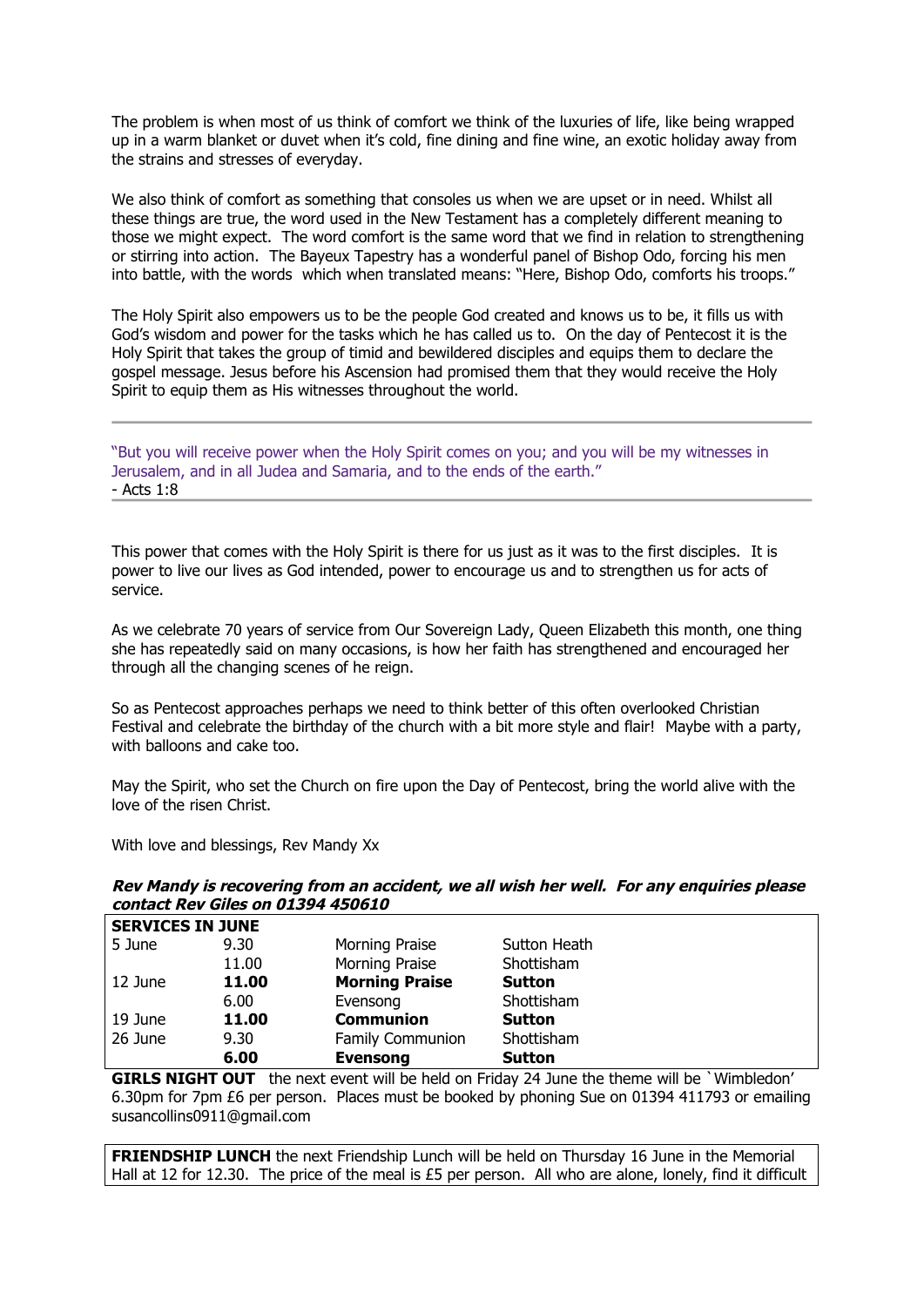to cook are invited to attend. **If you wish to attend you must book your place by phoning Sue on 411793 or Daphne on 384659.** If you require transport again please phone Sue or Daphne to arrange this. If you are housebound and would like to receive a meal delivered to your home in Sutton again phone either of the above named ladies.

**FOOD BANK** any donations towards the local Food Bank can be left in the porch at All Saints Church, Sutton. Thank you.

**NEWSPAPERS** there is a facility to have your newspaper delivered to the Memorial Hall for collection each day. For more details please phone Caroline on 01394 410069 or email her on [caroline.fiddes@msn.com](mailto:caroline.fiddes@msn.com)

**PLANT STALL** once again the plant stall will be positioned outside 3 and 4 The Walks, Sutton (Close opposite the Plough Inn. If you have any spare seedlings or have divided your perennials and have spare then please donate them to the plant stall. Any donations whether they be flowers, vegetable or fruit will be gratefully received. All money raised from the stall will be donated to Sutton Church.

**SANDLINGS PRIMARY SCHOOL Hello and greetings from everyone at Sandlings.** 

As I write we are in full preparation for our Jubilee celebrations at the end of the half term; children have been so busy making bunting, crowns, and scones for the event.

Our celebration is based on a traditional afternoon tea party for parents and children. The afternoon will begin with the children promenading across the field dressed as royalty. There will be picnics and garden games, a whole school dance performance and of course we will sing then national anthem too!

The term has been a busy assessment time for the children with year 2 and year 6 children taking SAT tests and we have been so impressed with the children's positive attitude and resilience to try their very best, making us once again very proud of them all.

Next half term's calendar is already looking busy with sports week, school production and a whole school visit to the Natural History Museum and we will enjoy sharing with you all about these in our next posts!

Don't forget you can follow us on Facebook https://www.facebook.com/SandlingsPrimarySchool/ and Twitter @SandlingsP Best wishes Miss Toal and the Sandlings Team

**WOODBRIDGE PROBUS CLUB** A luncheon club for retired or semi-retired men from all walks of life including business and professional. The perfect way to spend a lunchtime. On the first Monday of each month at Woodbridge Golf Club. For more information please go to our website: woodbridgeprobus.org.uk or email: roger952brown@hotmail.co.uk

**ALL SAINTS ART AND CRAFT EXHIBITION** will be held on Saturday 13 and 14 August in the Sutton Memorial Hall. There will be an Exhibition of Art in the Main Hall of the Memorial Hall and the Craft Fayre will be housed in a marquee. If you wish to exhibit your Art work or have a Craft Stall then please contact Sue on 01394 411793 or email susancollins0911@qmail.com and she will forward the relevant details to you.

**LESLEY PARKINSON SUTTON – JURASSIC COAST CHALLENGE** It was a beautiful walk with some very tough challenging hills, but all worthwhile to raise money for MIND. We have raised over £900 for MIND. Thank you all for your donations.

**THE QUEEN`S CANOPY** Celebration in Flowers at St Mary`s Church, Woodbridge on June 2,3,4 and 5, 10am-6pm. Entrance Free donations welcome. Royal Café at West End available throughout.

#### **CONTACT NOS:**

| <b>Rev Giles Tulk</b> | 01394 450 |
|-----------------------|-----------|
| Rev Mandy Reynolds    | 01394 420 |

0610 [regileswtr@gmail.com](mailto:regileswtr@gmail.com) 0129 rev mandy rendlesham@yahoo.com